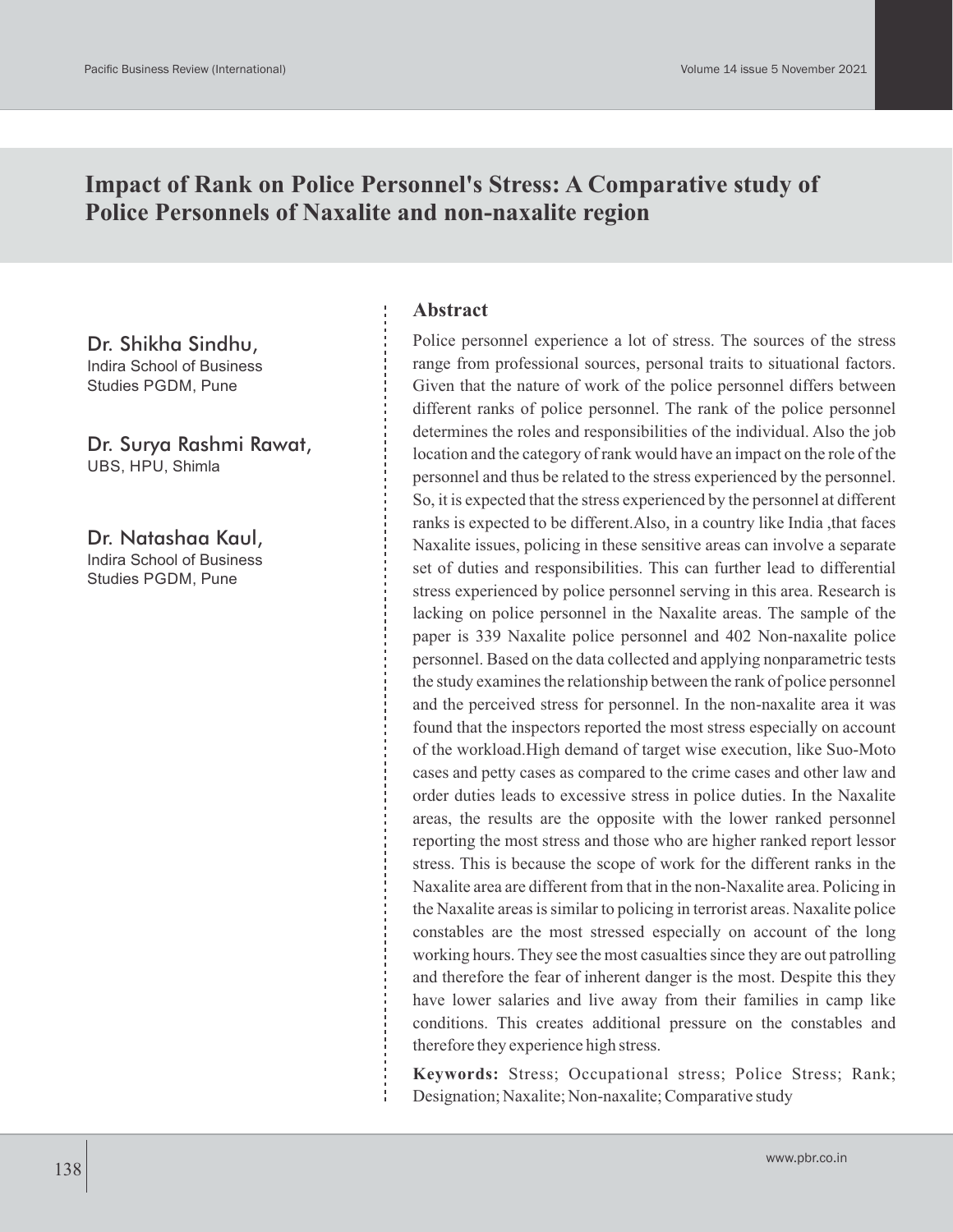### **Introduction:**

Police work involves protecting life and property at all costs (Lipp, 2009), investigation of crimes and dealing with the dark elements of society (Purba and Demou, 2019). Thus, the police are constantly exposed to work situations that test their mental and physical abilities(Morash et al., 2006) to successfully perform their job. Numerous research studies have established that the police personnelare highly stressed (Collins & Gibbs, 2003; Lipp, 2009; Gutschmidt and Vera, 2020). Stress can be understood as a physiological response to physical and mental demands or as"An interaction between environmental forces and events called stress precipitators, which appear threatening to the person's reaction to the threat" (Singh, 2007) . Policing is one of the professions with a lot of stress (Purba and Demou, 2019).

Several studies have also examined the factors causing police stress. and have found stressors like the negative work environment, a shortage of time with family, the shift hours, erratic eating habits, dearth of personal and professional support, etc. (Storch & Panzarelle, 1996; Ellison, 2004; Gutschmidt and Vera, 2020). This is further exacerbated by the fact that police work is undervalued and misunderstood. Often when up against well-armed and hardened criminals the police personal feel that they are at a disadvantage. This is further worsened as the number policemen is low and the duty pattern remain unchanged despite the rise in population and pressures of the job (Gajjar,2019) .

Stressed police personnel can experience mental issues like irritability, depression, etc. and physical health issues like headaches, digestive unrest, fatigue, etc. andstress can also affect job satisfaction and work performance (Kaur et al., 2013; Shane, 2019; Wijayanti and Fauzi, 2020). Numerous Indian (Deb et al., 2008; Rao et al, 2008) and International (Collins & Gibbs 2003, Lipp 2009) research studies have reported high stress levels among the police personnel, which have a negative impact on the society. Police personnel that are not mentally and physically fit cannot do justice to their duties.

The duties of police personnel differ according to the rank of the police personnel since the roles and responsibilities differ based on the location of the job and the category of ranks that the personnel serve. Hence the stress experienced by the personnel at different ranks is expected to be different. Since role related stress is an important aspect of stress. Also, in a country like India ,that faces Naxalite issues, policing in these sensitive areas can involve a separate set of duties and responsibilities. Extant literature on the relationship between stress and rank has shown mixed results for different police roles. There have been limited studies that have examined the impact of police rank on stress in the Naxalite area or have examined if the rank and stress relationship in Naxalite and non-naxalite areas is different.

The research questions of this study are:

- a. What is the relationship between police rank and stress?
- b. Is the relationship between police rank and stress the same for police in the Naxalite and the Non Naxalite areas?

The objective of the current study was to evaluate the differential level of stress between police personnel at different ranks in the Naxalite and non-Naxalite areas.

### **Literature Review:**

Most of the literature in the area of police stress has identified two categories of stressors -its inherent dangers and law enforcement (Gajjar, 2019). The first category of stressors stem from the police work, which constantly makes them deal with anti-social elements, thus exposing the police personnel to danger. The second category of stressors deals with the bureaucratic structure of the police (Shabin and Priyamvadha, 2019). The police organization has a traditional structure with a well-defined chain of command, a small span of control and numerous rules that need to be abided by. This structure places constraints on the use of judgement in critical situations and this can be a source of stress for the personnel (Stogner et al., 2020). Thus, the bureaucratic structure leads to organizational and operational stressors for the police personnel (El Sayed et al., 2019).

Given that the nature of work of the police personnel differs between different ranks of police personnel. Singhvi and Mathur (1997), studies the differences experienced by a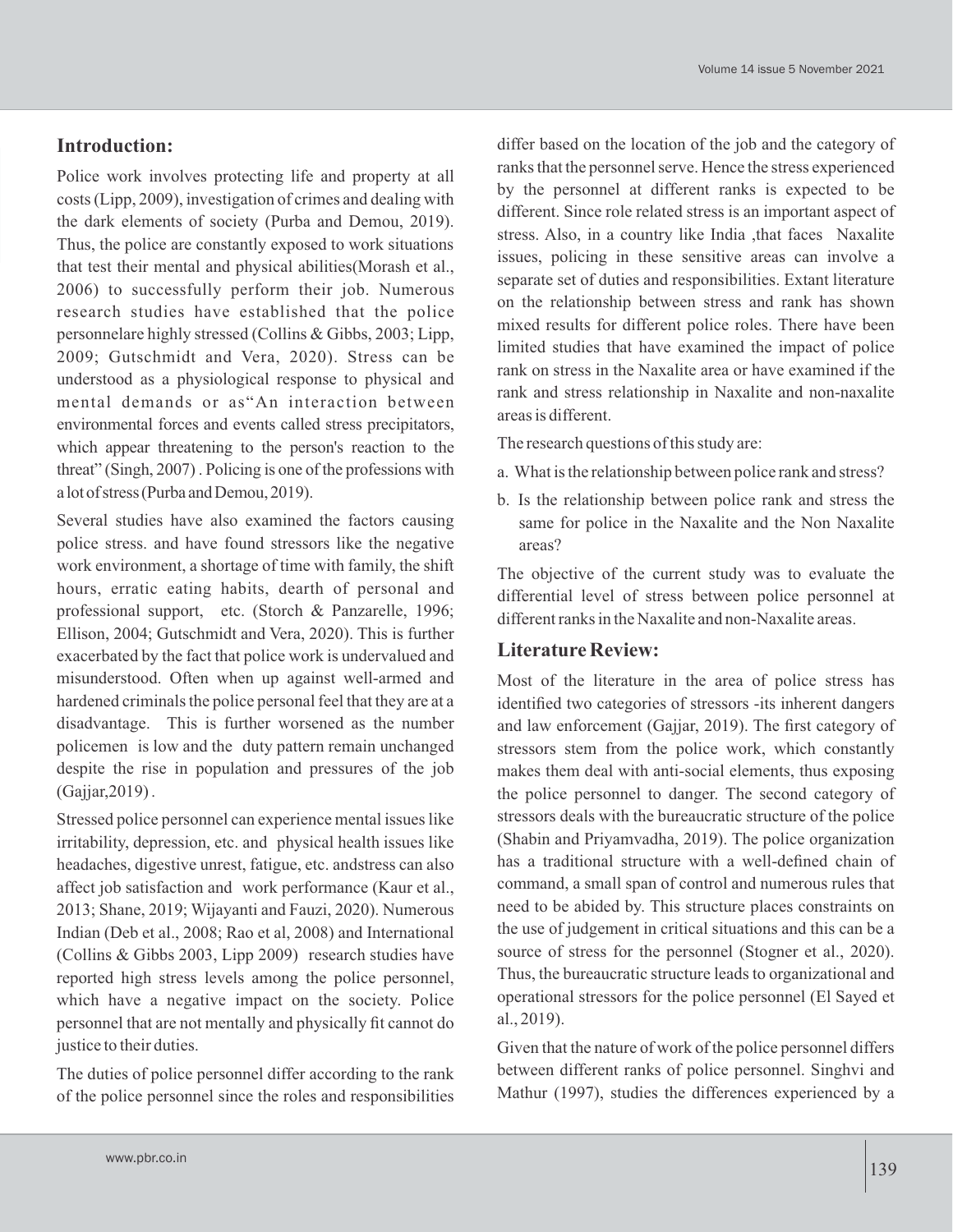variety of stresses by officers of the Central Reserve Police Force (CRPF). They reported significant differences between gazetted and non-gazetted officers on all the 10 components of stress as well as total stress. Previously Brown and Campbell(1994) intheir review also confirmed officers of different ranks are exposed to different adverse consequences of exposure of stressors. They reported that as the rank of the police personnel increases the exposure to organizational stressors increases and the exposure to operations stressors decreases. Thus, research has shown that differences in ranks impacts the stress experienced by police personnel.

In the Indian police, at the police station level one broad rank categorization is- constables (police nayak and police constables), sub inspectors (Head constable and Assistant sub inspector) inspectors ( Assistant police inspector and Police Sub Inspector) ) and police officers ( Police Inspector) (Bano, & Talib, 2019). In terms of the bureaucracy, the constables are at the bottom of the hierarchy and follow orders as given by all those above them (Kaushal and Jalan, 2020). The sub inspectors register First Information Reports (FIRs) while the inspectors carry out field investigations and were responsible for the law and order of their jurisdiction. The officers are responsible for managing the crime situation in their jurisdiction and to supervise the subordinate's work (Kar & Singh, 2015). So the work handled by the different ranks is different and has different exposures and responsibilities.

Vinayak (2001 as cited in Kar & Singh, 2015) stated that police personnel at higher ranks experienced more stress than those at lower ranks. Also Kar and Singh (2015) looked at three ranks at the police station level in their study to understand the different stressors experienced by police personnel at different ranks reported that inspectors had more stress on account of work overload, organization structure and individual stressors like delayed promotions, fear of punishment and suspension, etc. Officers were more stressed about managing subordinates and supervisors simultaneously, role ambiguity, role overload and the bureaucratic structure. They reported that the constables were significantly stressed by the environmental factors like traveling to work daily, impoverished living conditions, low etc. Ragesh et al. (2017) reported that police personnel in lower ranks are more stressed than those in higher ranks on account of stressors like shift work and longer working hours. They attributed the higher stress to the fact that the lower ranked officials often dealt with the public in difficult situations and needed to be on the ground when managing law and order situations. Thus, studies have highlighted that police personnel in different ranks are stressed by different stressors though there is some contradiction it the results on which ranks experience more stress as compared to the others. Thus, there are mixed reports on the relationship between police rank and drawing on this line of work, this study suggests the following relationship:

**H10:** There is no significant difference between designation and level of perceived stress among police in non- Naxalite areas.

**H20:** There is no significant difference between designation and level of perceived stress among police in Naxalite areas.

In the Naxalite areas, policing involves a separate set of challenges and the work environment is also significantly different

#### **Research Methodology:**

#### **Sample:**

The sampling technique used for data collection is "simple random sampling". The sample for the study is Officers at PS(Police Station) Level. The data has been collected from officers at Police Station Level from Naxatalite (Ghadchiroli) and non Naxalite (Ahmednagar, Jalna) areas of Maharashtra. The non-Naxalite sample size for the study was 402 while the Naxalite police sample size was 339.

#### **Measurement:**

To measure stress the Police Stress Survey (PSS) was used. It measures strength and incidence of specific stressors in law-enforcement agencies. Items have been incorporated which is based upon a comprehensive review of the literature in the area, followed by scores of officers on item simplicity, quantity of stress, and occurrence of every situation (Spielberger, Grier, & Greenfield, 1982). Demographics especially information about the rank was also sought from the respondents.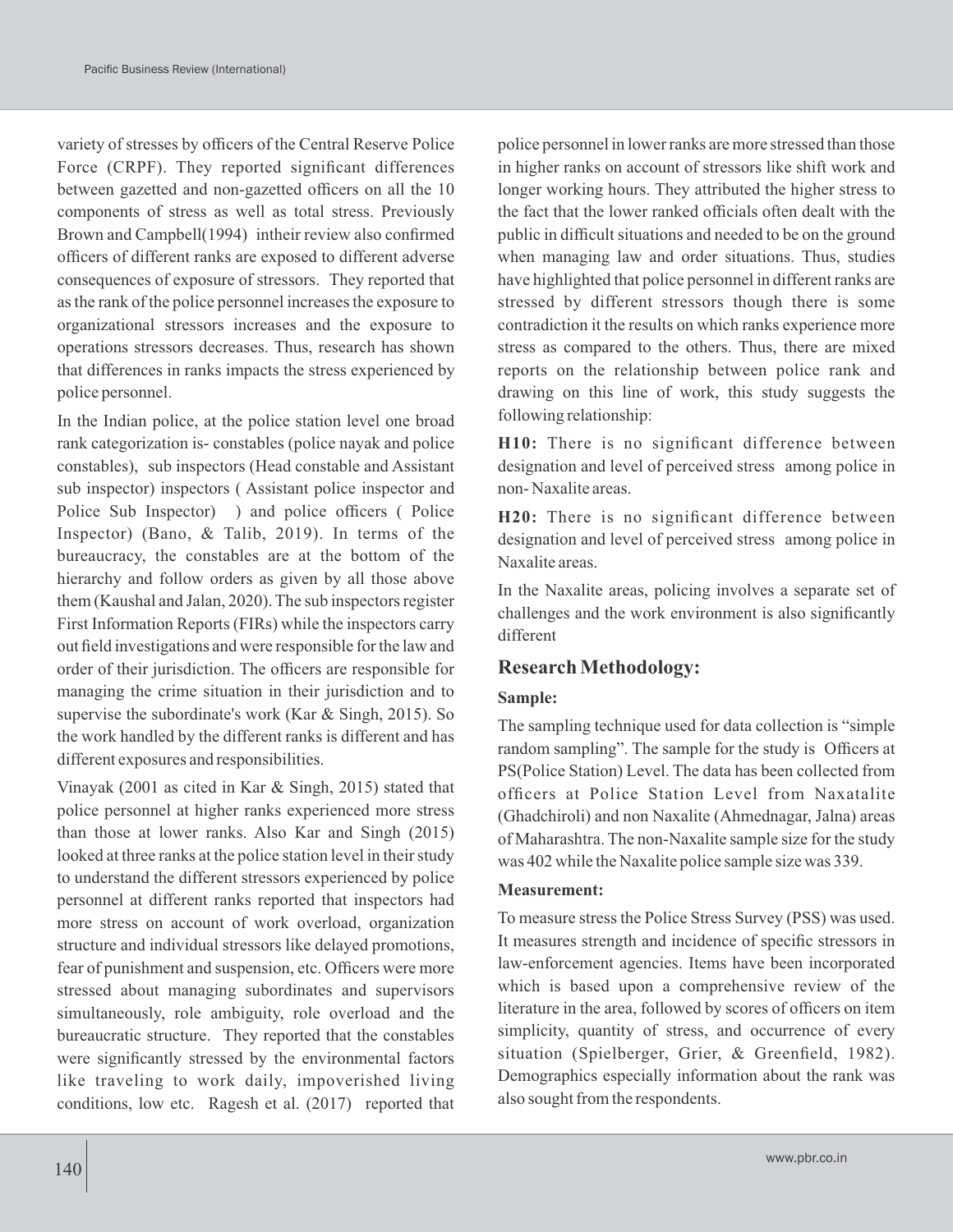## **Hypothesis Testing**

In the statistical techniques namely Independent Samples ttest, dependent variable is perceived stress. The dependent variable perceived stress' is on interval scale in both case Naxalite and non- Naxalite area. The independent variables designations) are on nominal scale with four categories in both cases. As per assumption of independence, while preparing the research design itself it was ensured that the categories or levels of the nominal scale data collected in this research were independent of each other. In this study, one-way ANOVA (Analysis of Variance) was used to test the hypothesis, if the data is found in normal. If in case data is not fulfilled the normality and homogeneity conditions then test for several independent sample (Kruskal-Wallis) Test is used to test the hypotheses, related to select designation and perceived stress characteristics in which the independent variable has four groups or categories.

### **Results:**

According to Hair et al. (2006), the researcher should be aware of any assumption violations and its consequenceson the estimation process or the interpretation of the findings.

The most significant assumption in many statistical analyses is normality, which refers to the data distribution shape for a particular metric variable and its correspondence to the normal distribution (Hair et al., 2006).

The following numerical and visual output must be investigated to check the normality of data.

- a. Kolmogorov-Smirnov and Shapiro-Wilks tests should not be significant i.e. the p- value should be greater than 0.05.
- b. For homogeneity of data Levene test should not be significant i.e. the p- value should be more than 0.05.

If the above assumptions are satisfied and data is found normal and homogeneous then parametric test (t- test or ANOVA) test is applied. Failing to satisfy the data i.e. in the case of data is abnormal then non- parametric tests (Mann-Whitney test, Wilcoxon signed rank test, Kruskal Wallis test, Friedman's test and chi square test) are applied according to suitability of conditions.

To test the hypothesis first normality test was done and we found that For the data distribution of perceived stress in Non-Naxalite areaPolice Inspector (PI)  $D(33) = 0.061$ , P>0.05 appears to be normal.Police sub inspector (PSI) and assistant police inspector (ASI) D (77) =  $0.40$ , P<0.05 appears to be not normal.Head constable and Assistant sub inspector (ASI) D (133) =  $0.000$ , P<.005 appears to be not normal.Police constable (PC) and Police Nayak (PN) D  $(159) = 0.000$ , P<.005 appears to be not normal.

|               | <b>Tests of Normality</b>             |                                 |     |      |                  |     |      |  |
|---------------|---------------------------------------|---------------------------------|-----|------|------------------|-----|------|--|
|               |                                       | Kolmogorov-Smirnov <sup>a</sup> |     |      | Shapiro-Wilk     |     |      |  |
|               | Designation                           | Statistic                       | αı  | Sig. | <b>Statistic</b> |     | Sig. |  |
| <b>Stress</b> | Pl                                    | .149                            | 33  | .061 | .924             | 33  | .024 |  |
|               | PSI API                               | .104                            | 77  | .040 | .925             | 77  | .000 |  |
|               | HC ASI                                | .115                            | 133 | .000 | .908             | 133 | .000 |  |
|               | PC PN                                 | .206                            | 159 | .000 | .772             | 159 | .000 |  |
|               | a. Lilliefors Significance Correction |                                 |     |      |                  |     |      |  |

|  |  |  |  |  |  |  | <b>Table-1: Non Naxalite Stress with Designation</b> |
|--|--|--|--|--|--|--|------------------------------------------------------|
|--|--|--|--|--|--|--|------------------------------------------------------|

Since KS test P value is not more than 0.05 (P< 0.05) except Police inspector (PI) sample, Data is not normal.

|                                        | $1aDE - 2$ ; rest of Homogeneity of variance |        |  |         |      |  |  |  |
|----------------------------------------|----------------------------------------------|--------|--|---------|------|--|--|--|
| <b>Test of Homogeneity of Variance</b> |                                              |        |  |         |      |  |  |  |
| Levene Statistic<br>df2<br>Sig.<br>dfl |                                              |        |  |         |      |  |  |  |
| <b>Stress</b>                          | Mean based                                   | 62.949 |  | 398     | .000 |  |  |  |
|                                        | Medianbased                                  | 28.542 |  | 398     | .000 |  |  |  |
|                                        | Median and with adjusted df based            | 28.542 |  | 167.734 | .000 |  |  |  |
|                                        | Trimmed mean based                           | 49.327 |  | 398     | .000 |  |  |  |

**Table – 2: Test of Homogeneity of Variance**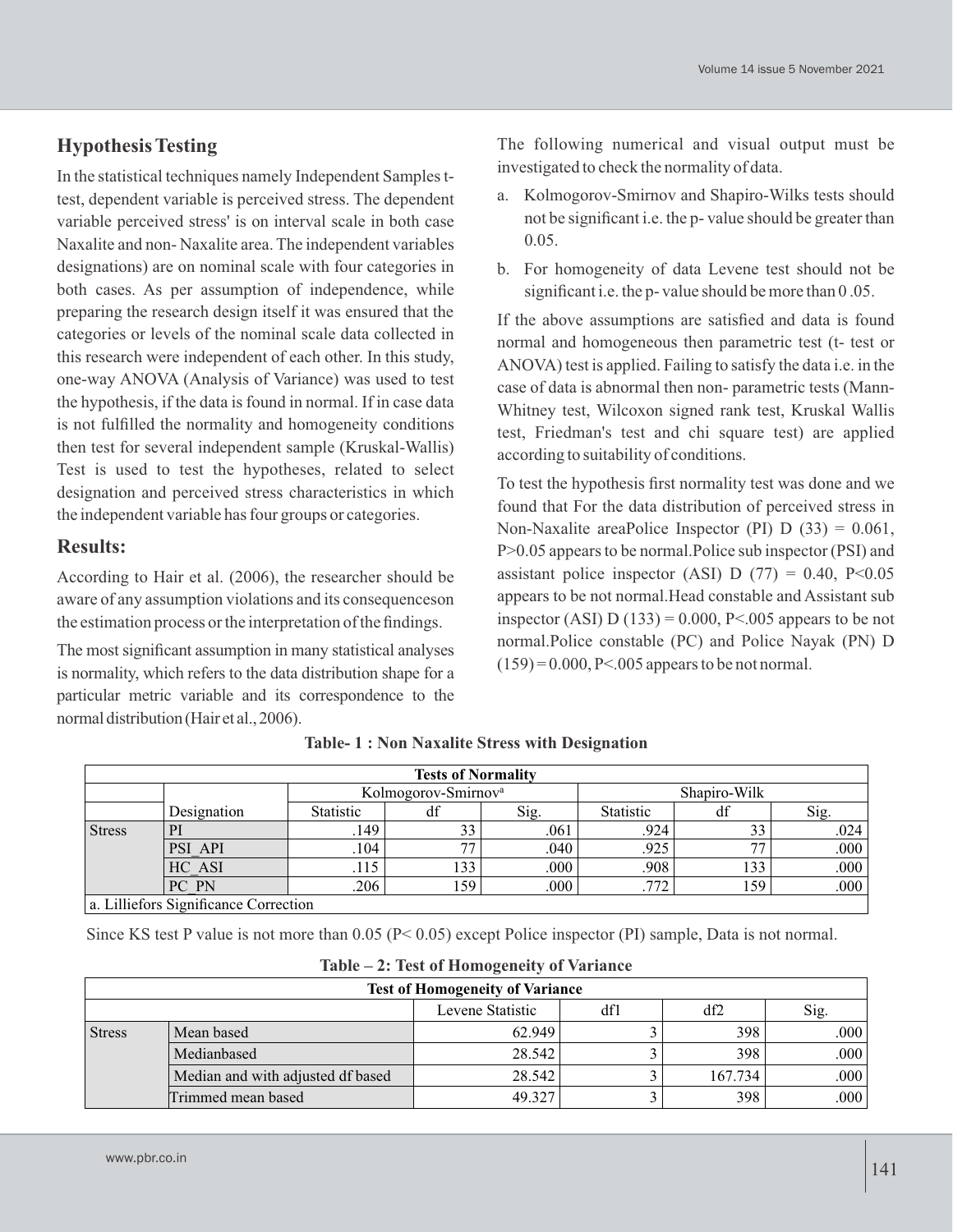Perceived stress in police,  $F(3, 398) = 0.000$ ,  $P<0.05$  which is significant. As per above finding The P value of Levene test for homogeneity of variance is less than 0.05, so that

equal variance does not assumed.But also, assumption of normality of data has not been meet. Hence non- parametric Kruskal Wallis test is administrated.

#### **Kruskal-Wallis Test (Non- Naxalite area)**

| Ranks         |             |                          |           |  |  |  |
|---------------|-------------|--------------------------|-----------|--|--|--|
|               | Designation |                          | Mean Rank |  |  |  |
| <b>Stress</b> |             |                          | 385.76    |  |  |  |
|               | PSI API     | $\overline{\phantom{a}}$ | 330.11    |  |  |  |
|               | HC ASI      | 133                      | 226.58    |  |  |  |
|               | PC PN       | 159                      | 80.00     |  |  |  |
|               | Total       | 402                      |           |  |  |  |

#### **Table-3 Non- Naxalite area- Designation wise Stress rank**

#### **Table-4 Kruskal Wallis Test for Non Naxalite area**

| Test Statistics <sup>a,b</sup>    |               |  |  |  |  |
|-----------------------------------|---------------|--|--|--|--|
|                                   | <b>Stress</b> |  |  |  |  |
| Kruskal-Wallis H                  | 357.427       |  |  |  |  |
| df                                |               |  |  |  |  |
| Asymp. Sig.                       | .000          |  |  |  |  |
| a. Kruskal Wallis Test            |               |  |  |  |  |
| b. Grouping Variable: Designation |               |  |  |  |  |

The mean rank of Stress among the respective designations have significant relationship at (H= 357.427, df= 3 P=0.000, P<0.005). To Know the significant difference

between the mean rank of stress among the designation Mann Witney U test was administrated.

## **Mann-Whitney Test**

#### T**able-5 Rank Data for Mann Whitney Test (non-naxalite)**

| Ranks         |             |     |           |              |  |  |  |  |
|---------------|-------------|-----|-----------|--------------|--|--|--|--|
|               | Designation |     | Mean Rank | Sum of Ranks |  |  |  |  |
| <b>Stress</b> |             | 33  | 93.76     | 3094.00      |  |  |  |  |
|               | PSI API     | 77  | 39.10     | 3011.00      |  |  |  |  |
|               | Total       | 110 |           |              |  |  |  |  |

| <b>Test Statistics<sup>a</sup></b> |               |  |  |  |  |
|------------------------------------|---------------|--|--|--|--|
|                                    | <b>Stress</b> |  |  |  |  |
| Mann-Whitney U                     | 8.000         |  |  |  |  |
| Wilcoxon W                         | 3011.000      |  |  |  |  |
| Z                                  | $-8.240$      |  |  |  |  |
| Asymp. Sig. (2-tailed)             | .000          |  |  |  |  |
| a. Grouping Variable: Designation  |               |  |  |  |  |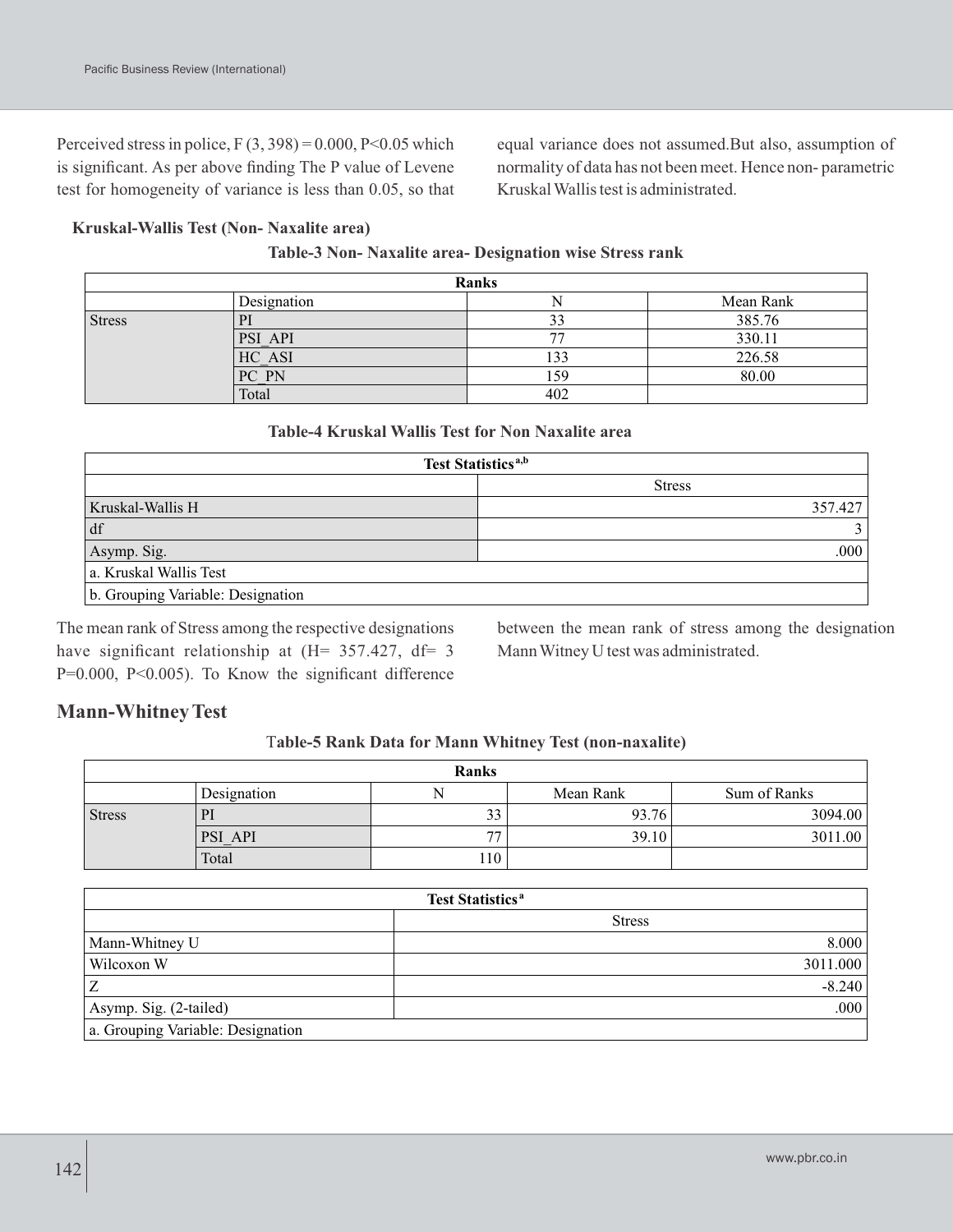The mean rank of Police inspector (PI) and PSI\_API have significant difference. Perceived stress level in Non - Naxalite area is higher among Police Inspector (Mean rank=  $93.76$ ) compared to PSI API (Mean rank = 39.10).

U= 8.000, Z=  $-8.240$  at P= 0. 000, P<0.05) which is significant. Hence the perceived stress in Non -Naxalite area among Police Inspector is higher than PSI\_API and have significantly different.

| <b>Ranks</b>  |             |                                            |           |              |  |  |  |
|---------------|-------------|--------------------------------------------|-----------|--------------|--|--|--|
|               | Designation |                                            | Mean Rank | Sum of Ranks |  |  |  |
| <b>Stress</b> | PI          | 33                                         | 150.00    | 4950.00      |  |  |  |
|               | HC ASI      | 133                                        | 67.00     | 8911.00      |  |  |  |
|               | Total       | 166                                        |           |              |  |  |  |
|               |             |                                            |           |              |  |  |  |
|               |             | $\mathbf{m}$ , $\mathbf{m}$ , $\mathbf{m}$ |           |              |  |  |  |

#### **Table-6 Non- Naxalite Stress with Designation**

| <b>Test Statistics<sup>a</sup></b> |               |  |  |  |  |
|------------------------------------|---------------|--|--|--|--|
|                                    | <b>Stress</b> |  |  |  |  |
| Mann-Whitney U                     | .000          |  |  |  |  |
| Wilcoxon W                         | 8911.000      |  |  |  |  |
| Ζ                                  | $-8.884$      |  |  |  |  |
| Asymp. Sig. (2-tailed)             | .000          |  |  |  |  |
| a. Grouping Variable: Designation  |               |  |  |  |  |

Perceived stress level in Non -Naxalite area is higher among Police Inspector (Mean rank= 150.) compare to HC\_ASI (Mean rank = 67). U= 0.000, Z= -8.884 at P= 0. 000, P<0.05) which is significant.Hence the perceived

stress in Non -Naxalite area among Police Inspector is higher than HC\_ASI and have significantly differentThe mean rank of Police inspector (PI) and HC\_ASI have significant difference.

#### **Table-7 Non-Naxalite Stress with Designation**

| <b>Ranks</b>  |             |     |           |              |  |  |  |  |
|---------------|-------------|-----|-----------|--------------|--|--|--|--|
|               | Designation | N   | Mean Rank | Sum of Ranks |  |  |  |  |
| <b>Stress</b> | PI          | 33  | 176.00    | 5808.00      |  |  |  |  |
|               | PC PN       | 159 | 80.00     | 12720.00     |  |  |  |  |
|               | Total       | 192 |           |              |  |  |  |  |

| <b>Test Statistics<sup>a</sup></b> |               |  |  |  |
|------------------------------------|---------------|--|--|--|
|                                    | <b>Stress</b> |  |  |  |
| Mann-Whitney U                     | .000          |  |  |  |
| Wilcoxon W                         | 12720.000     |  |  |  |
| Ζ                                  | $-9.033$      |  |  |  |
| Asymp. Sig. (2-tailed)             | .000          |  |  |  |
| a. Grouping Variable: Designation  |               |  |  |  |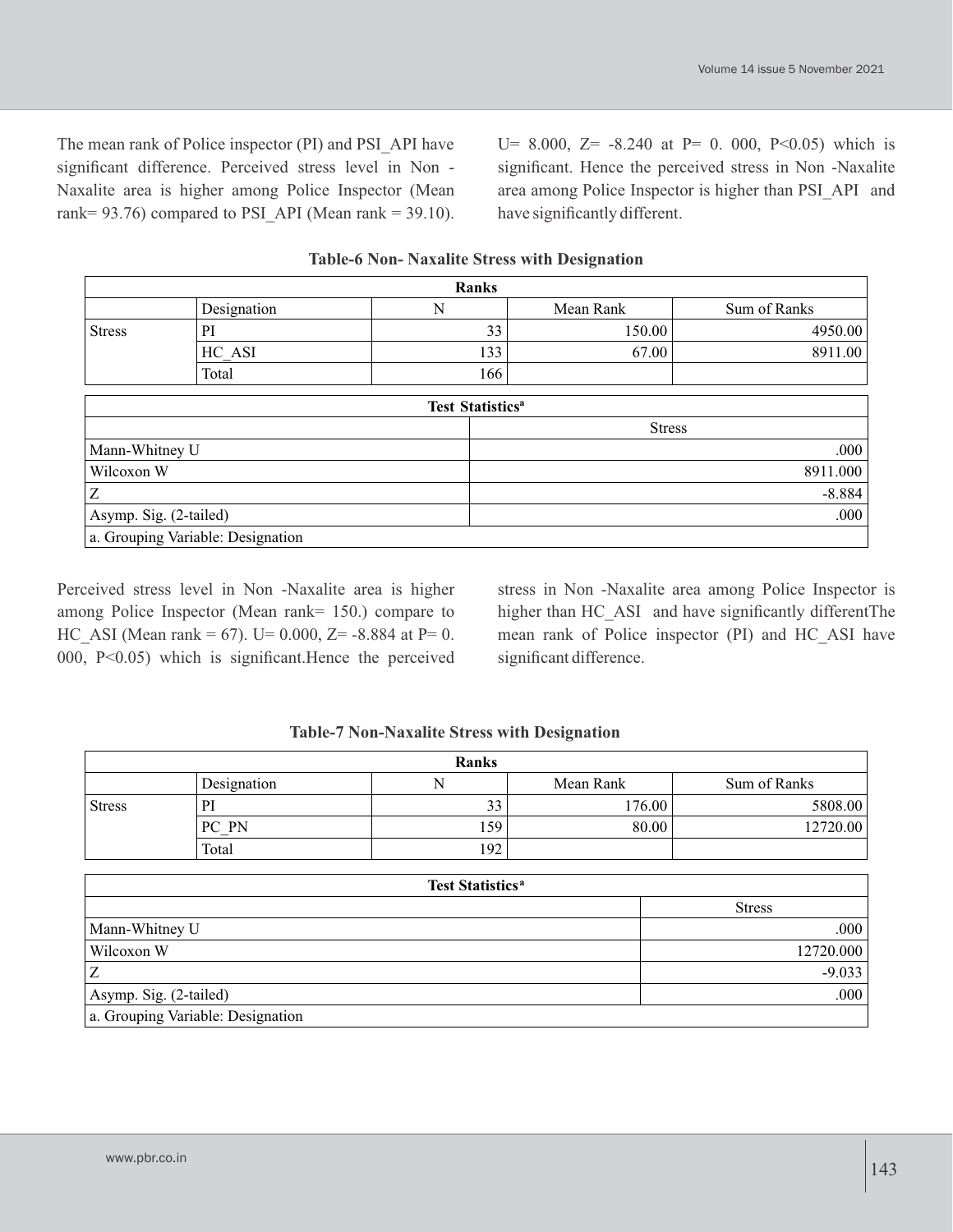Perceived stress level in Non -Naxalite area is higher among Police Inspector (PI) (Mean rank= 176.) compare to PC\_PN (Mean rank = 80). U= 0.000, Z= -9.033 at P= 0. 000, P<0.05) which is significant.Hence the perceived stress in Non -Naxalite area among Police Inspector is higher than PC\_PN and have significantly different.As per above finding in Non -Naxalite area- perceived stress have significant relationship with designation. Hence, the Null hypothesis is rejected.

## **For the data distribution of perceived stress in Naxalite area**

Police Inspector (PI)  $D(17) = 0.200$ , P $> 0.05$  appears to be normal. Police sub inspector (PSI) and assistant police inspector (ASI) D (53) = 0.000, P<0.05 appears to be not normal. Head constable and Assistant sub inspector (ASI)  $D(121) = 0.000$ , P<.005 appears to be not normal.

Police constable (PC) and Police Nayak (PN)  $D(148) =$ 0.000, P<.005 appears to be not normal.

| <b>Tests of Normality</b>                          |                                       |                                 |     |         |              |     |       |  |
|----------------------------------------------------|---------------------------------------|---------------------------------|-----|---------|--------------|-----|-------|--|
|                                                    |                                       | Kolmogorov-Smirnov <sup>a</sup> |     |         | Shapiro-Wilk |     |       |  |
|                                                    | Designation                           | Statistic                       | df  | Sig.    | Statistic    | df  | Sig.  |  |
| <b>Stress</b>                                      | PI                                    | .135                            | 17  | $.200*$ | .921         | 17  | .151  |  |
|                                                    | PSI API                               | .173                            | 53  | .000.   | .879         | 53  | .000. |  |
|                                                    | HC ASI                                | .250                            | 121 | .000.   | .866         | 121 | .000  |  |
|                                                    | PC PN                                 | .166                            | 148 | .000    | .934         | 148 | .000  |  |
| *. This is a lower bound of the true significance. |                                       |                                 |     |         |              |     |       |  |
|                                                    | a. Lilliefors Significance Correction |                                 |     |         |              |     |       |  |

#### **Table-8 Naxalite Stress with Designation**

KS test showing that the significance value(P) are (P<0.05) hence data is not normal, except Police inspector data.

#### **Table-9 Test of Homogeneity of Variance**

| <b>Test of Homogeneity of Variance</b> |                                   |        |  |         |      |  |  |
|----------------------------------------|-----------------------------------|--------|--|---------|------|--|--|
| df2<br>Levene Statistic<br>df1<br>Sig. |                                   |        |  |         |      |  |  |
| <b>Stress</b>                          | Mean based                        | 50.461 |  | 335     | .000 |  |  |
|                                        | Medianbased                       | 44.802 |  | 335     | .000 |  |  |
|                                        | Median and with adjusted df based | 44.802 |  | 218.306 | .000 |  |  |
|                                        | Trimmed mean based                | 48.118 |  | 335     | .000 |  |  |

Perceived stress in police,  $F(3, 335) = 0.000$ ,  $P<0.05$  which is significant. As per above finding The P value of Levene test for homogeneity of variance is less than 0.05, so that equal variance does not assumed.But also, assumption of normality of data has not been meet. Hence non- parametric Kruskal Wallis test is administrated.

|  | <b>Table-10 Descriptive Statistics</b> |  |
|--|----------------------------------------|--|
|--|----------------------------------------|--|

| <b>Descriptive Statistics</b> |                                              |        |        |      |      |  |  |
|-------------------------------|----------------------------------------------|--------|--------|------|------|--|--|
|                               | Minimum<br>Std. Deviation<br>Maximum<br>Mean |        |        |      |      |  |  |
| <b>Stress</b>                 | 339                                          | 4.0450 | .59541 | 1.50 | 5.00 |  |  |
| Designation                   | 339                                          | 3.1799 | .87372 | 00.1 | 4.00 |  |  |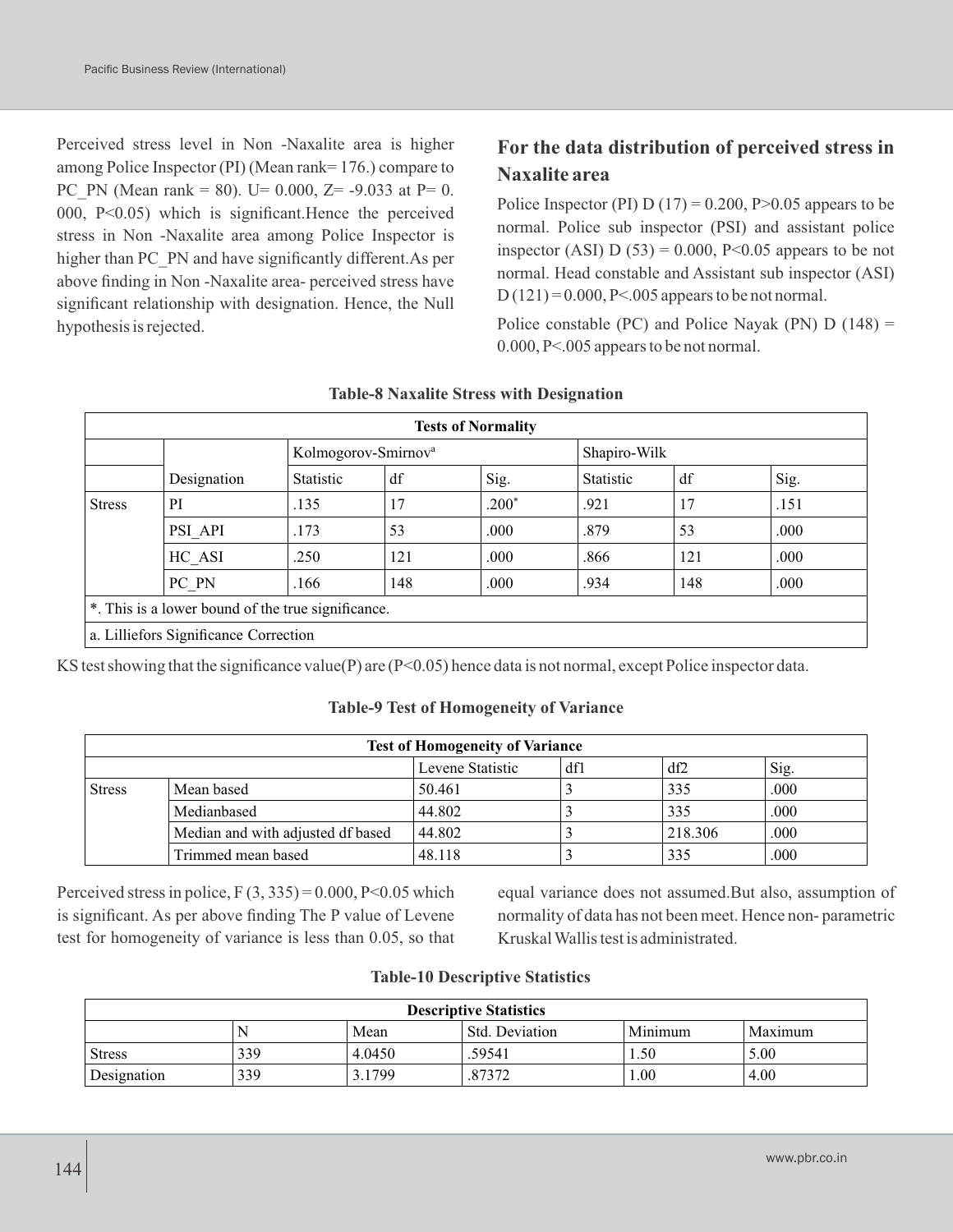#### **Kruskal-Wallis Test (Naxalite Area)**

| Ranks                             |             |     |               |           |  |
|-----------------------------------|-------------|-----|---------------|-----------|--|
|                                   | Designation | N   |               | Mean Rank |  |
| <b>Stress</b>                     | PI          | 17  |               | 9.00      |  |
|                                   | PSI API     | 53  |               | 44.00     |  |
|                                   | HC ASI      | 121 |               | 131.00    |  |
|                                   | PC PN       | 148 |               | 265.50    |  |
|                                   | Total       | 339 |               |           |  |
| Test Statistics <sup>a,b</sup>    |             |     |               |           |  |
|                                   |             |     | <b>Stress</b> |           |  |
| Kruskal-Wallis H                  |             |     | 294.831       |           |  |
| $\mathrm{d}\mathbf{f}$            |             |     | 3             |           |  |
| Asymp. Sig.                       |             |     | .000          |           |  |
| a. Kruskal Wallis Test            |             |     |               |           |  |
| b. Grouping Variable: Designation |             |     |               |           |  |

Result: The mean rank of Stress among the respective designations have significant relationship at (H= 294.831, df= 3 P=0.000, P<0.005)

To Know the significant difference between the mean rank of stress among the designation in Naxalite area Mann Witney U test was administrated.

#### **Mann-Whitney Test**

#### **Table-12Stress rank between PSI\_API and PI in Naxalite area**

| Ranks         |             |    |           |              |  |  |
|---------------|-------------|----|-----------|--------------|--|--|
|               | Designation |    | Mean Rank | Sum of Ranks |  |  |
| <b>Stress</b> |             |    | 9.00      | 153.00       |  |  |
|               | PSI API     | 53 | 44.00     | 2332.00      |  |  |
|               | Total       | 70 |           |              |  |  |

| <b>Test Statistics<sup>a</sup></b> |               |  |  |  |
|------------------------------------|---------------|--|--|--|
|                                    | <b>Stress</b> |  |  |  |
| Mann-Whitney U                     | .000          |  |  |  |
| Wilcoxon W                         | 153.000       |  |  |  |
| Ζ                                  | $-6.224$      |  |  |  |
| Asymp. Sig. (2-tailed)             | .000          |  |  |  |
| a. Grouping Variable: Designation  |               |  |  |  |

Perceived stress level in Naxalite area is higher among the PSI API (Mean rank  $= 44$ ) than Police Inspector (Mean rank= 9). U=  $0.000$ , Z= -6.224 at P= 0.000, P<0.05) which

is significant.Hence the perceived stress in Naxalite area among PSI\_API is higher than Police inspector and have significantly different.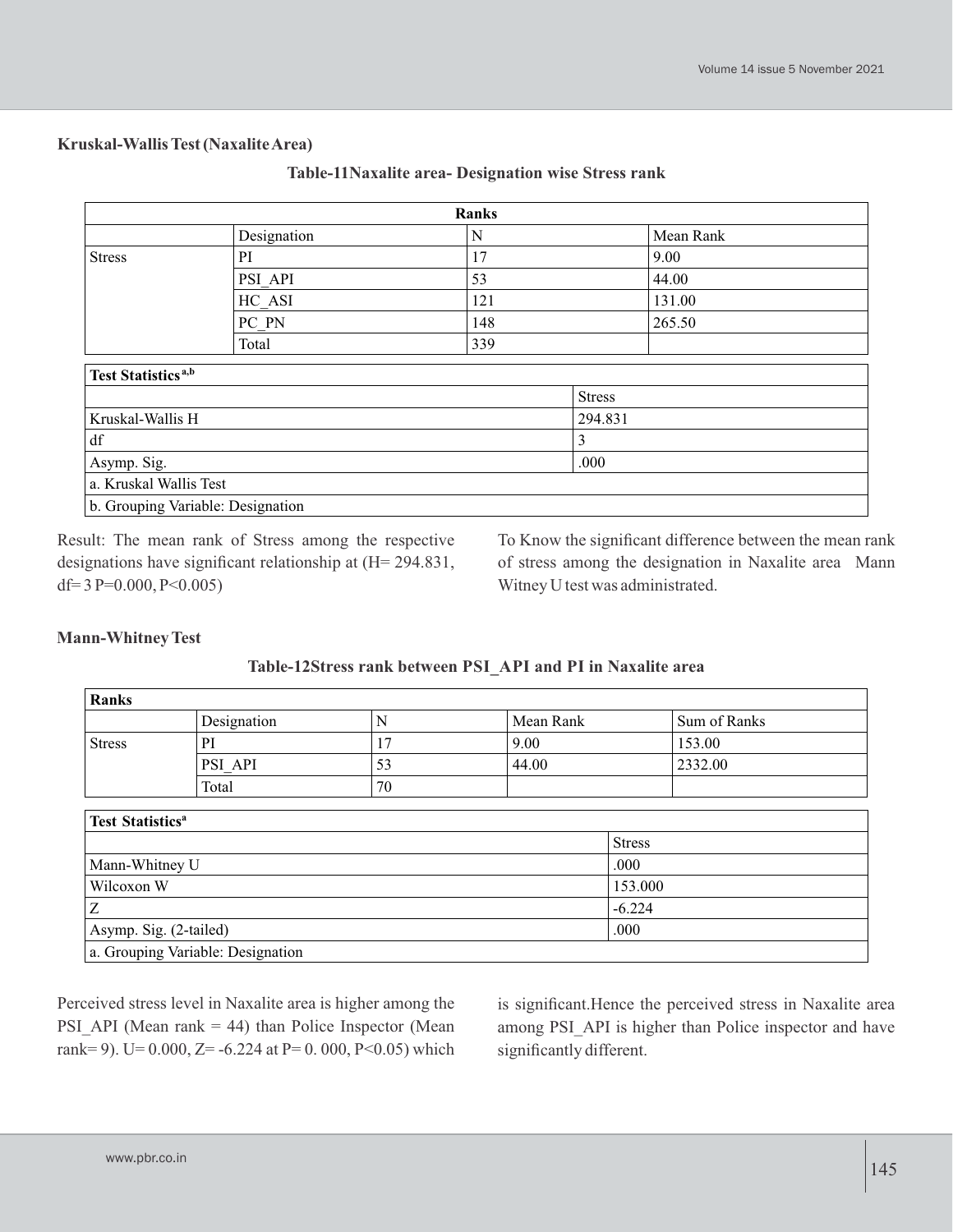| <b>Ranks</b>                       |                                   |     |               |         |              |
|------------------------------------|-----------------------------------|-----|---------------|---------|--------------|
|                                    | Designation                       | N   | Mean Rank     |         | Sum of Ranks |
| <b>Stress</b>                      | PI                                | 17  | 9.00          |         | 153.00       |
|                                    | HC ASI                            | 121 | 78.00         |         | 9438.00      |
|                                    | Total                             | 138 |               |         |              |
| <b>Test Statistics<sup>a</sup></b> |                                   |     |               |         |              |
|                                    |                                   |     | <b>Stress</b> |         |              |
| Mann-Whitney U                     |                                   |     |               | .000    |              |
| Wilcoxon W                         |                                   |     |               | 153.000 |              |
| Z                                  |                                   |     | $-6.866$      |         |              |
| Asymp. Sig. (2-tailed)             |                                   |     | .000          |         |              |
|                                    | a. Grouping Variable: Designation |     |               |         |              |

#### **Table -13Stress rank between PI vs HC\_ASI in Naxalite area**

Perceived stress level in Naxalite area is higher among the  $HC$  ASI (Mean rank = 78) compare to Police Inspector (Mean rank= 9). U=  $0.000$ , Z=  $-8.884$  at P= 0. 000, P<0.05)

which is significant.Hence the perceived stress in Non - Naxalite area among HC\_ASI is higher than PI and have significantly different.

**Table-14 Stress rank between PI & PC\_PN in Naxalite area**

| Ranks                              |                                   |     |               |          |              |
|------------------------------------|-----------------------------------|-----|---------------|----------|--------------|
|                                    | Designation                       | N   | Mean Rank     |          | Sum of Ranks |
| <b>Stress</b>                      | PI                                | 17  | 9.00          |          | 153.00       |
|                                    | PC PN                             | 148 | 91.50         |          | 13542.00     |
|                                    | Total                             | 165 |               |          |              |
| <b>Test Statistics<sup>a</sup></b> |                                   |     |               |          |              |
|                                    |                                   |     | <b>Stress</b> |          |              |
| Mann-Whitney U                     |                                   |     | .000          |          |              |
| Wilcoxon W                         |                                   |     | 153.000       |          |              |
| Ζ                                  |                                   |     |               | $-6.789$ |              |
| Asymp. Sig. (2-tailed)             |                                   |     | .000          |          |              |
|                                    | a. Grouping Variable: Designation |     |               |          |              |

Perceived stress level in Naxalite area is higher among the PC PN (Mean rank  $= 91.50$ ) compare to Police Inspector (Mean rank= 9). U=  $0.000$ , Z=  $-6.789$  at P=  $0.000$ , P<0.05) which is significant.Hence the perceived stress in Non - Naxalite area among HC\_ASI is higher than PI and have significantly different.

As per above finding null hypothesis is rejected.

## **Discussion:**

In the non-naxalite area it was found that the inspectors reported the most stress especially on account of the workload. On a discussion with inspectors and senior

officers, the researchers discovered that the duties of the inspectors have policing and a wide range of other duties related to managing the law and order without the strength of staff to manage all the taks allocated to them. Apart from them the higher ranked police personnel also get entrusted with additional duties as per government orders and this often is entrusted only to inspectors (Shraddha, 2019). Since the duties cannot be delegated the other duties get less attention. But these duties also are important can lead to punishment. There are also high demands to achieve targets in terms of the Suo-Moto cases, resolving and managing petty cases and these often lead to high stress for the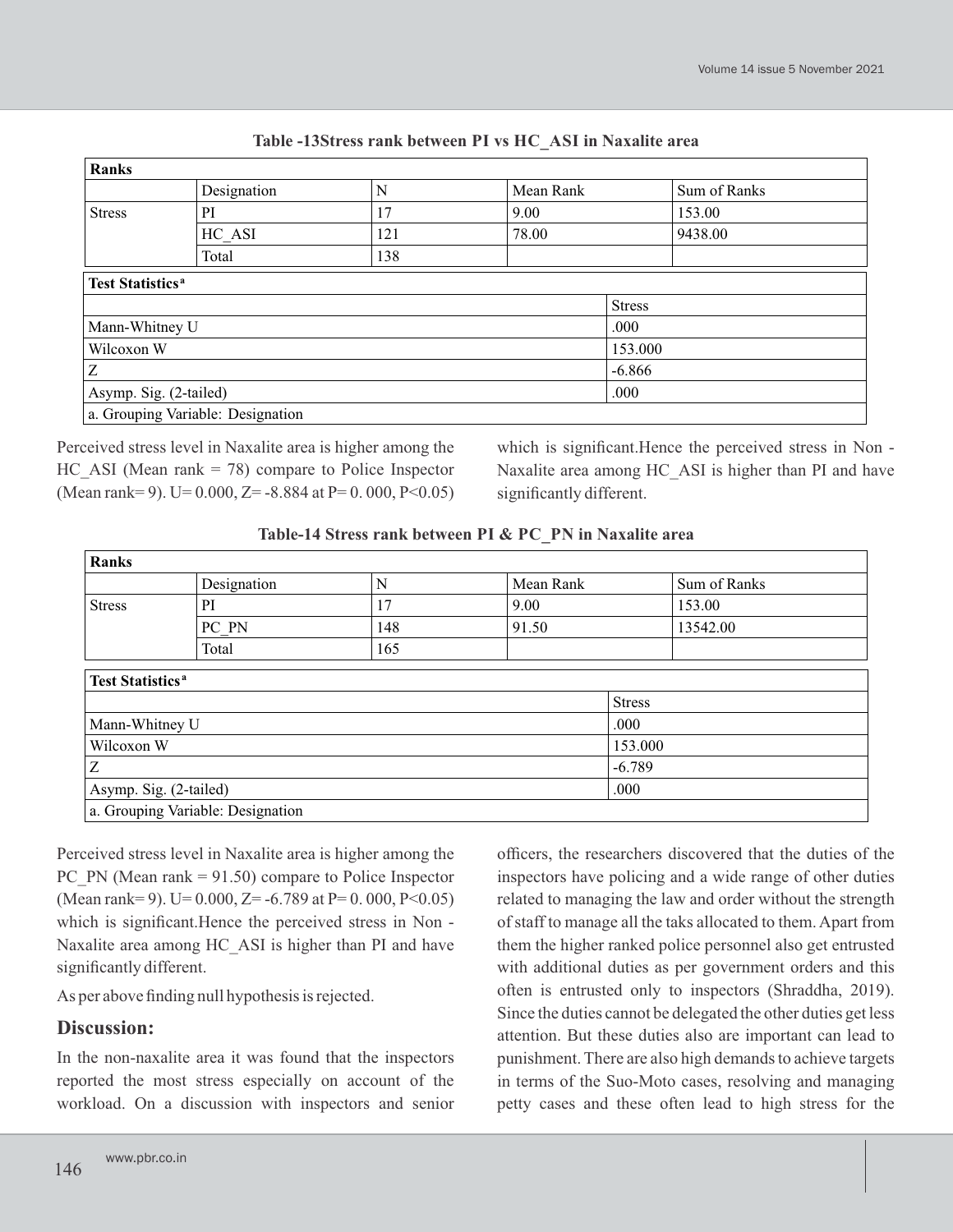inspectors (Tripathi, 2020). Also, the inspectors are responsible for the people in the jurisdiction and the work done by the staff.

High demand of target wise execution, like Suo-Moto cases and petty cases as compared to the crime cases and other law and order duties leads to excessive stress in police duties (Tripathi, 2020). Responsibility is entrusted only on theinspectors, not on others (Gajjar,2019). They are also responsible for ensuring that the law and order of the jurisdiction is maintained, handling the under-investigation cases and handling any and all inquiries against the any of the staff in the police station. Also, police inspectors are required to appear in courts for all cases investigated in the police station, even if they are retired (Sherwood et al., 2019). For these reasons, the inspectors have higher levels of stress than others and workload is one of the stressors. Also all of the inspectors and officers report medium to high stress. Officers like inspectors are required to report to work early and stay overnight or late when performing duties. They face pressure from seniors to manage things well and have to deal with constables (their subordinates) who are stresses and are also often overworked. Even in case of an emergency officers are often not in a position to avail of an leave and in certain circumstances even their weekly off is denied (McCreayry, Thompsen, & Pasto, 2003). When studying police personnel, researchers should take into account the effect that the police job has on the family of police personnel and therefore indirectly on the ability of the police (especially the officer and the inspector). For the constable category lack of decent housing and infrastructure along with low salary are major sources of stress (Bag, 2019).

In the Naxalite areas, the results are the opposite with the lower ranked personnel reporting the most stress and those who are higher ranked report lessor stress. This is because the scope of work for the different ranks in the Naxalite area are different from that in the non-Naxalite area. Policing in the Naxalite areas is similar to policing in terrorist areas. Naxalite police constables are the most stressed especially on account of the long working hours. They see the most casualties since they are out patrolling and therefore the fear of inherent danger is the most. Despite this they have lower salaries and live away from their families in camp like conditions. This creates additional pressure on the constables and therefore they experience high stress. In the Naxalite areas, the higher ranked officers also experience stress on account of having the additional responsibility of managing the law-and-order situation in the sensitive areas.

There is a general lack of research in the area, so the researcher interviewed senior officials in the Naxalite areas to better under understand the results. Based on a discussion with senior police officials in Naxalite areas, the researcher found that on account of the increased danger in the job and the lack of support from family (since they live alone) and the lack of administrative support they experience more stress.

# **Limitations and Future Research Directions:**

Since the study uses cross sectional data it is not possible to assess the direction of the relationship between rank and stress. Also, the sample is from a particular geographic location and it may not be possible to extrapolate the results to the police in general in the Naxalite or the non-naxalite area. Also, the data on stress is self-reported and therefore there is a possibility that the data is biased eg. Social desirability bias.

Future research could also examine the impact of other demographic variables on the stress experienced by police personnel. Researchers can also undertake a qualitative study to examine the differences in the police work in Naxalite and non-naxalite areas.

## **Conclusion:**

The stress levels among different designations of the officers Naxalite and non-Naxalite areas are different. In the Naxalite areas, stress is more at the lower levels since the inherent danger in the job is more and the constables stay without their families and hence social and family support that can reduce stress is low. In the Non-naxalite areas, those at higher designations have more stress on account of role related responsibilities.

There is very limited research on Naxalite police. Especially given the differences in the roles and the work in this area. Thus, there is a need for more research in this area, since the circumstances of this situation are different. Also they would need more specialized interventions to help them cope with the stress since the stressors are different.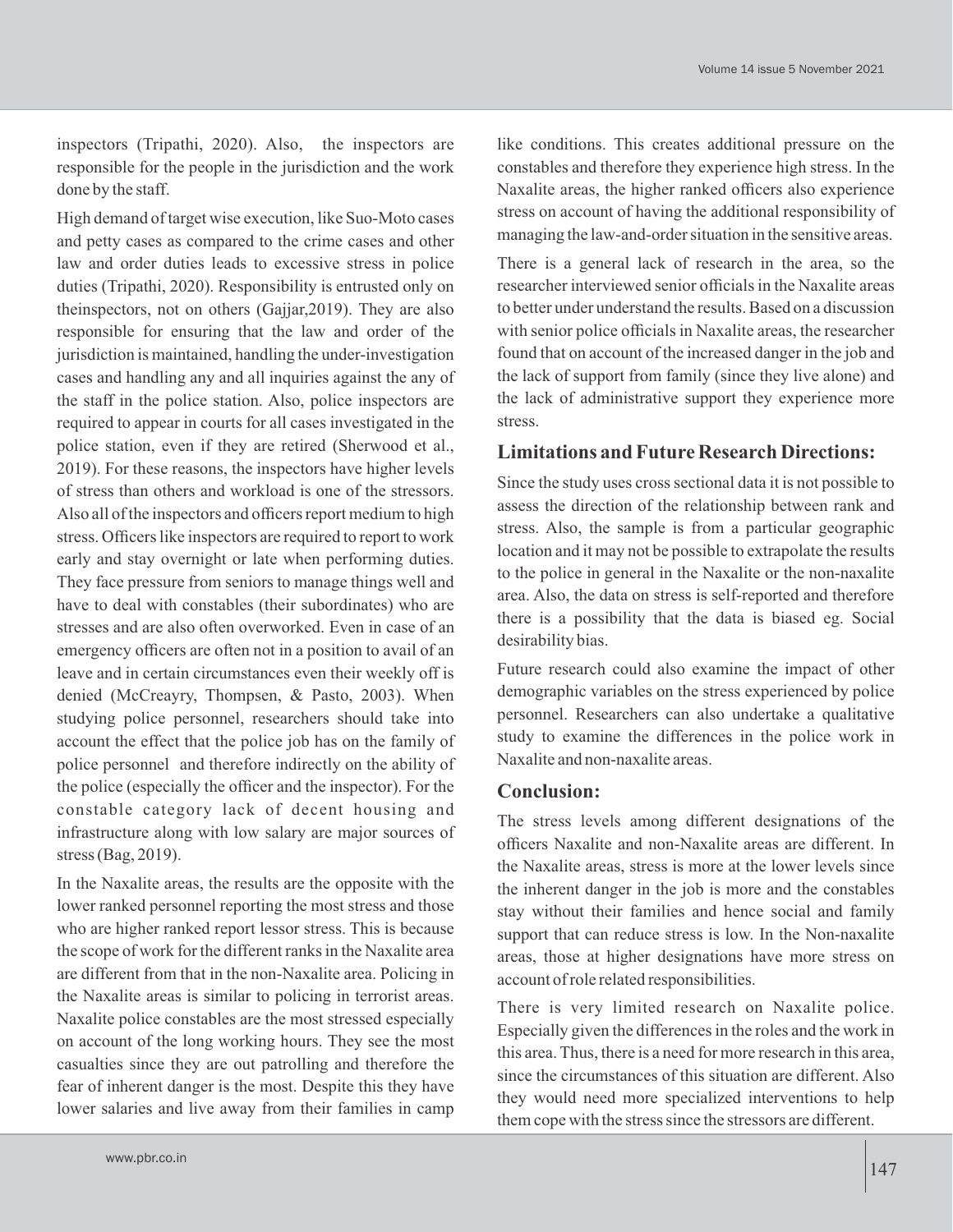#### **References:**

- Bag, A. (2019). Factors Leading to Stress of a Law Enforcement Officer and the Coping Mechanisms Adapted. *The Indian Police Journal*, 124.
- Bano, B., & Talib, P. (2019). Indian Police Stress-Stressors and Scale Development. *The Indian Police Journal*, 134.
- Brown, J. M., & Campbell, E. A. (1994). *Stress and policing: Sources and strategies*. John Wiley & Sons.
- Collins, P. A., & Gibbs, A. C. C. (2003). Stress in police officers: a study of the origins, prevalence and severity of stress-related symptoms within a county police force. *Occupational medicine*, *53*(4), 256-264.
- Deb S, Chakraborthy T, Chatterjee P, Srivastava N. Jobrelated stress, causal factors and coping strategies of traffic constables. *J Indian Acad Appl Psychol.*  2008;34:19–28.
- El Sayed, S. A., Sanford, S. M., & Kerley, K. R. (2019). Understanding workplace stress among federal law enforcement officers. *American journal of criminal justice*, *44*(3), 409-429.
- Ellison, K. W. (2004). *Stress and the police officer*. Charles C Thomas Publisher.
- Gajjar, N. (2019). Identifying the factors causing organisational stress in police officers. *International E-Journal of Advances in Social Sciences*, *4*(12), 830-835.
- Gutschmidt, D., & Vera, A. (2020). Stress and Health in the Police: A Conceptual Framework. *Policing: A Journal of Policy and Practice*.
- Gutschmidt, D., & Vera, A. (2020). Stress and Health in the Police: A Conceptual Framework. *Policing: A Journal of Policy and Practice*.
- Hair.Jr., J. F., Black., W. C., Babin., B. J., Anderson., R. E., & L.Tatham., R. (2006). Multivariant Data Analysis. New Jersey: Pearson International Edition.
- Kaur, R., Chodagiri, V. K., & Reddi, N. K. (2013). A

psychological study of stress, personality and coping in police personnel. *Indian journal of psychological medicine*, *35*(2), 141.

- Kaushal, S. L., & Jalan, S. (2020). Occupational Stress in Himachal Pradesh Police Constabulary. *Journal of Management and Public Policy*, *11*(2), 28-37.
- $\bullet$  Lipp, M. E. N. (2009). Stress and quality of life of senior Brazilian police officers. *The Spanish journal of psychology*, *12*(2), 593-603.
- Ma, C. C., Hartley, T. A., Sarkisian, K., Fekedulegn, D., Mnatsakanova, A., Owens, S., ... & Andrew, M. E. (2019). Influence of work characteristics on the association between police stress and sleep quality. *Safety and Health at Work*, *10*(1), 30-38.
- Morash, M., Haarr, R., & Kwak, D. H. (2006). Multilevel influences on police stress. *Journal of Contemporary Criminal Justice*, *22*(1), 26-43.
- Purba, A., & Demou, E. (2019). The relationship between organisational stressors and mental wellbeing within police officers: a systematic review. *BMC public health*, *19*(1), 1286.
- Ragesh, G., Tharayil, H. M., Raj, M. T., Philip, M., & Hamza, A. (2017). Occupational stress among police personnel in India. *Open Journal of Psychiatry & Allied Sciences*, *8*(2), 148-152.
- Rao GP, Moinuddin K, Sai PG, Sarma E, Sarma A, Rao AS. A study of stress and psychiatric morbidity in central industrial security force. *Indian J Psychol Med.*  2008;30:39–47.
- Shabin, O. S., & Priyamvadha, M. (2019). Struggle for Existence: Mental Stress among Jammu and Kashmir Special Police Officers. *The Indian Police Journal*, 73.
- Shane, J. M. (2019). Police Stress in Today's World. In *Stress Inside Police Departments*(pp. 1-9). Routledge.
- Sherwood, L., Hegarty, S., Vallières, F., Hyland, P., Murphy, J., Fitzgerald, G., & Reid, T. (2019). Identifying the key risk factors for adverse